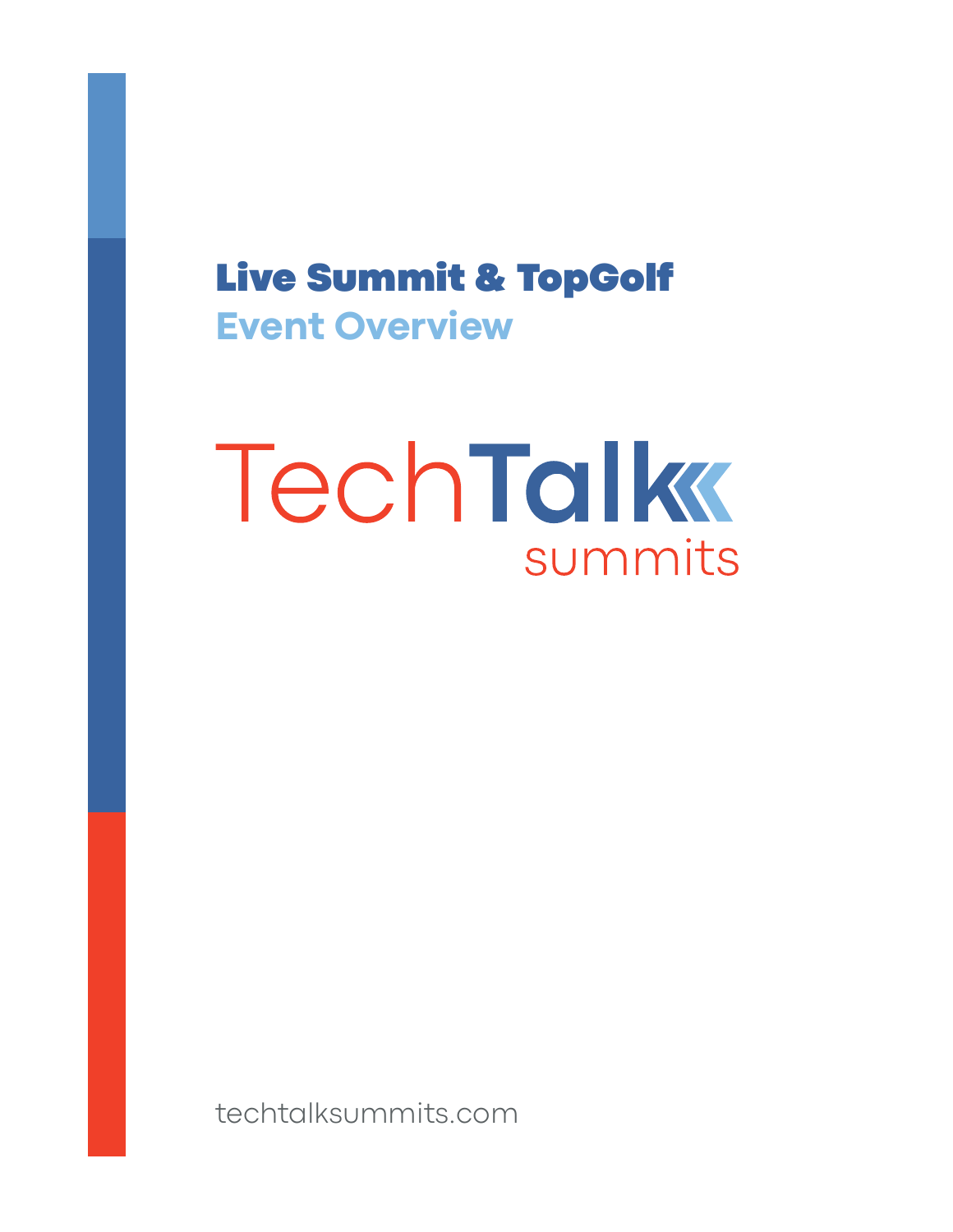## Project Scope **— Summits & TopGolf Series**

 Our live events are structured for maximum efficiency from both a presenter and attendee standpoint. We feature non-competitive companies that are best of breed in their domain. Attendees mingle and network with their peers and our partners in a relaxed social setting, which makes it easier to connect and establish relationships. These are horizontal events, drawing individuals who work across all industries within a region — retailing, manufacturing, professional services, finance/insurance, transportation/logistics, universities, and government — who can directly buy (and/or influence the purchase of) products and complementary services provided by sponsors/speakers.

 All events are capped at 6 sponsors. We handle all event-related logistical issues, making it extremely easy for our partners to simply show up and setup. TechTalk Summits drive attendance through highly focused email campaigns, direct mail and telemarketing.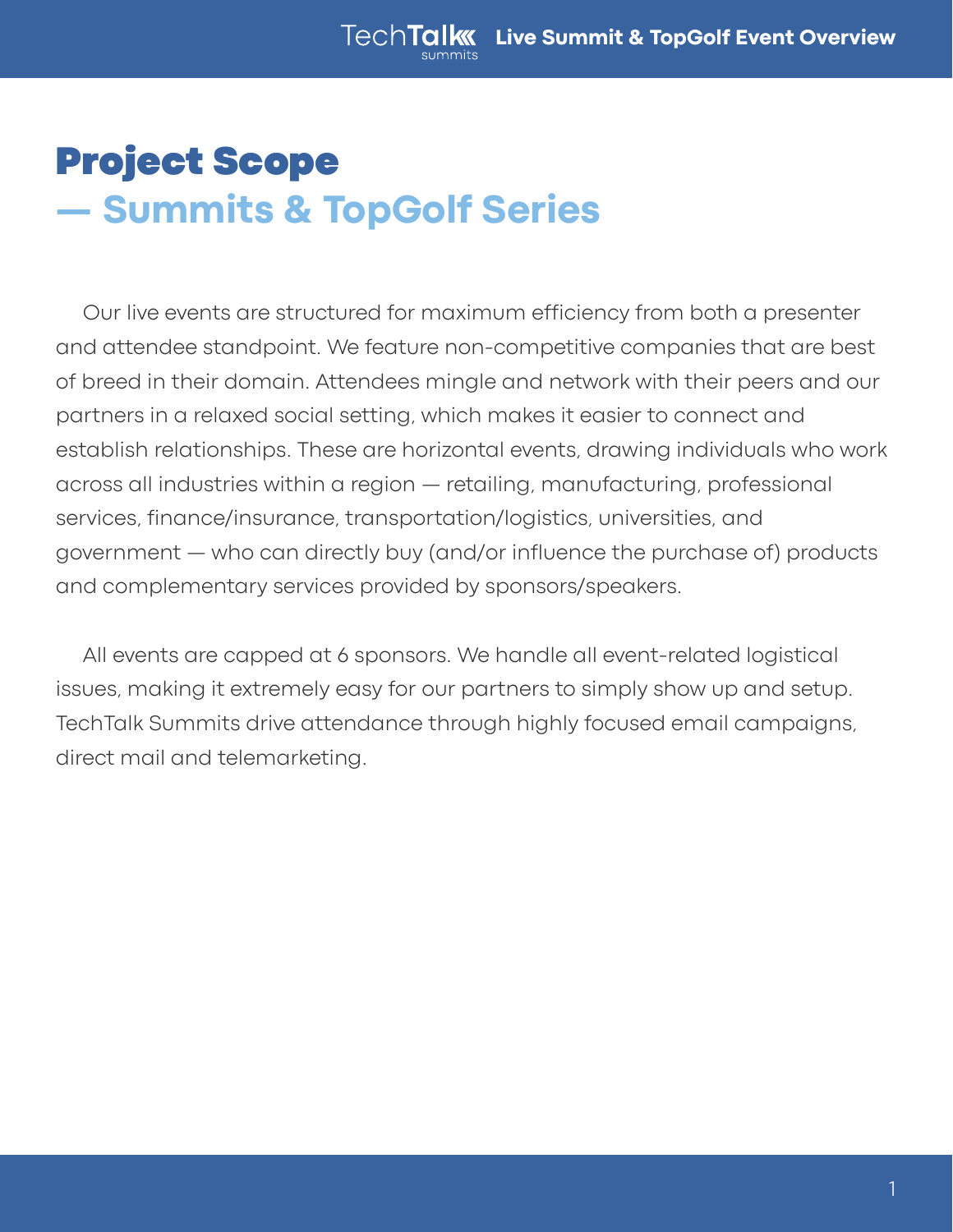#### *Here is what the typical event format looks like:*

• 4:45pm: Sponsors set up their displays on tables included in presentation fee.

• **5:00pm:** Registration and complimentary cocktails begin. Registration is very important; we send our sponsors the list with contact info for the people who received their presentations within 48 of the events conclusion.

• **5:45pm:** Sponsors' 15-minute presentations begin, and drinks will stop until after the end of all presentations. A/V equipment will be available if necessary. We encourage Q/A from audience during presentations.

• 7:00pm: Networking continues over dinner and complimentary beverages, as well as golfing at the TopGolf ranges and some friendly sponsored competitions! For the Summits without TopGolf, networking continues over open bar and hearty passed appetizers.